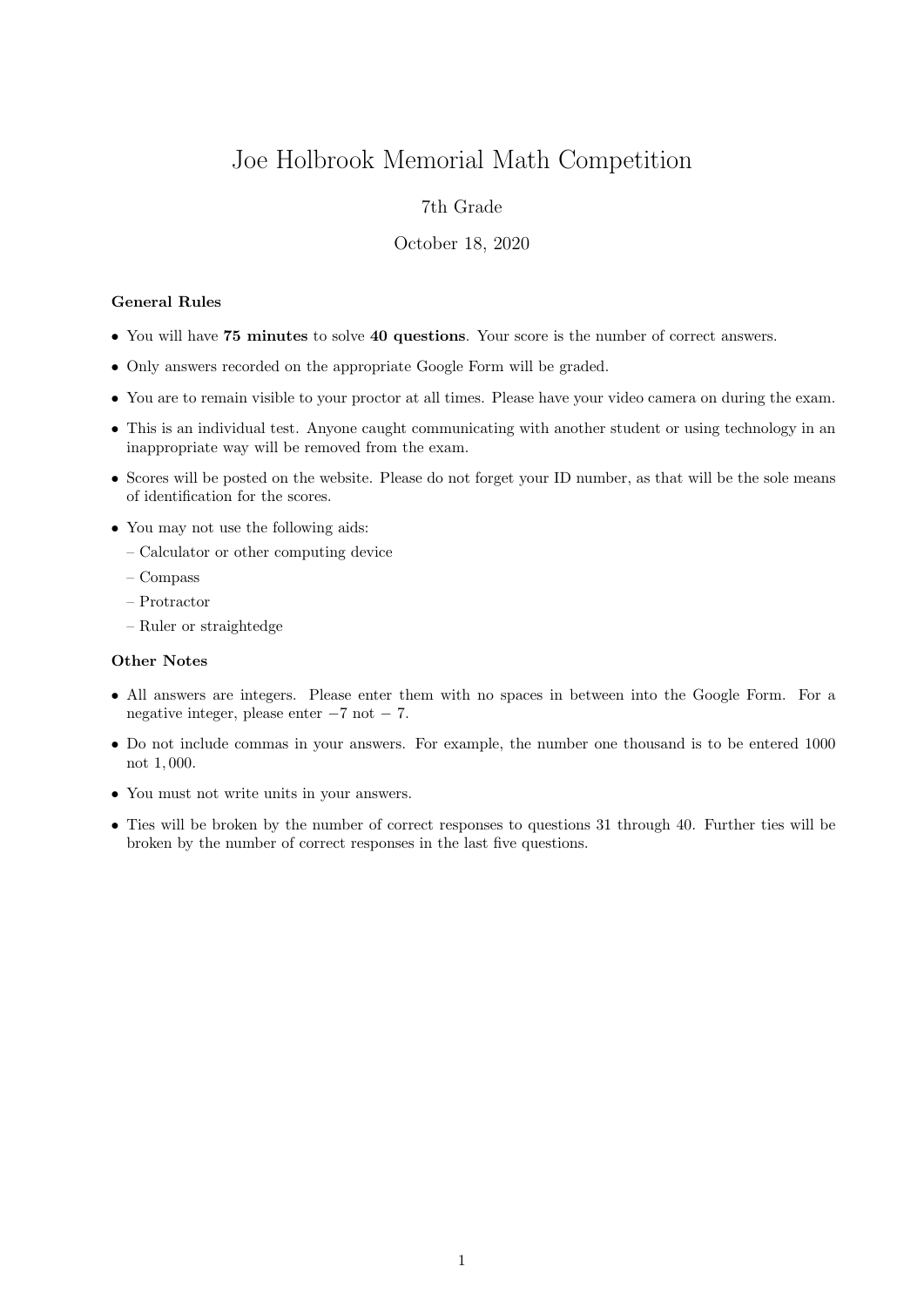- 1. Compute  $\frac{5^2 \times 5^2}{5^2}$  $\frac{1}{5^2}$  +  $\frac{5^2+5^2}{5^2}$  $\frac{1}{5^2}$ .
- 2. Jessica writes a letter to Vivian. It takes 35 minutes to write, 2 minutes to address and seal, 4.2 hours for the mailman to pick it up, 2.5 days for the letter to be delivered, 1.6 hours for Vivian to realize it is in her mailbox, and 4 minutes for Vivian to read the whole thing. How many minutes has it been since Jessica first started writing the letter, given no breaks in the described process?
- 3. On Halloween, the sun sets at 5:52 pm. It will take an additional 87 minutes for full darkness to settle in. If Frank needs to be back when it turns completely dark and starts trick-or-treating at 4:37 pm, how many minutes will he have to trick-or-treat?
- 4. A computer wallpaper has a resolution of 1920 pixels wide by 1080 pixels tall. If the dimensions of the image were scaled down to  $\frac{1}{6}$  of its original size, it would have a width of a pixels and height of b pixels. What is  $a + b$ ?
- 5. Pratham has stuffed turtles and mallard ducks. He counts 17 heads and 60 legs. How many turtles does he have?
- 6. Bettie has a lot of chocolate from trick-or-treating. She gives one-third of her chocolates to Andy. Andy eats half of the candy he received and has 6 left. Bettie's little brother then steals half of Bettie's remaining candy. Finally, Bettie eats 2 chocolates. How many chocolates does Bettie have now?
- 7. Triangle A and Triangle B have the same area. Triangle A has a side of length 12 with the height to that side being 9. Triangle B has a side of length 18. What is the length of the height to that side of Triangle B?
- 8. 2020 is a year that can be written by using 2 distinct digits exactly 2 times. When is the next year this will happen?
- 9. Kevin refuses to go outside if the temperature has less than 5 factors. The temperatures this week were 61, 62, 63, 64, 65, 66, and 67 degrees. How many of these days did Kevin stay home?
- 10. Vivian is running for vice president. She has \$20 dollars that can be used to buy votes. There are 5 districts that she can buy votes from; each represented by an ordered pair  $(a, b)$  where a is how much she needs to pay to win the district and b is how many votes the district will provide her. Giving less than \$a to any district will not give Vivian any votes, and each district can only provide her a maximum of b votes. Given that the 5 districts have ordered pairs:  $(20, 20)$ ;  $(15, 20)$ ;  $(5, 10)$ ;  $(4, 20)$ ;  $(10, 20)$ , what is the maximum number of votes she can earn?
- 11. David is renovating his rectangular bathroom, whose sides are a whole number of feet. At the last minute, David decided to expand his bathroom's length by 2 feet and width by 3 feet. If his bathroom's new area is 45 square feet, what is the largest area the bathroom could have had before the expansion?
- 12. Yul plays Jaiden in Word Hunt every day. Whenever they play, Yul scores 1,500 and Jaiden scores 15,000. Frustrated by her losing, she decides to practice. On her n-th hour, she gets better by a score 100n. ie, after one hour, her score increases by 100 to 1600, after two hours her score increases by another 200 to 1800. How many hours will she need to practice to finally beat Jaiden?
- 13. What is the sum of the common factors of 2020, 606, and 2222?
- 14. Isaac and Renee were talking about their parents. Isaac asked Renee to guess their ages, so Renee asked for some hints. Isaac said, "my parents' ages each have either 3 or 4 factors." Renee said, "That's not enough information," so Isaac added, "My parents are both older than 20 and younger than 50, and their ages end in 9." Renee said again, "still not enough information," to which Isaac responded "My dad's at least one year older than my mom." What is the sum of the ages of Isaac's parents?
- 15. In a Zoom lecture, 24 people have their cameras on and 10 people have their microphones on. If a person's camera is on, that means they are dressed up. 37 people are dressed up, and of those, 5 have their microphones on. Exactly 2 people have their camera and microphone on and are dressed up. There are 80 participants total. How many have their camera and microphone off, and are not dressed up?
- 16. Emma likes to split squares into numerous rectangular cells by drawing vertical and horizontal lines parallel to the sides of the square, that start from one edge of the square, and end at the opposite edge of the square. If it takes her 48 seconds to split a square into 25 cells, what is the largest amount of time, in seconds, it could take her to split another, congruent square into 18 cells? Assume she draws all of the lines at the same, constant speed.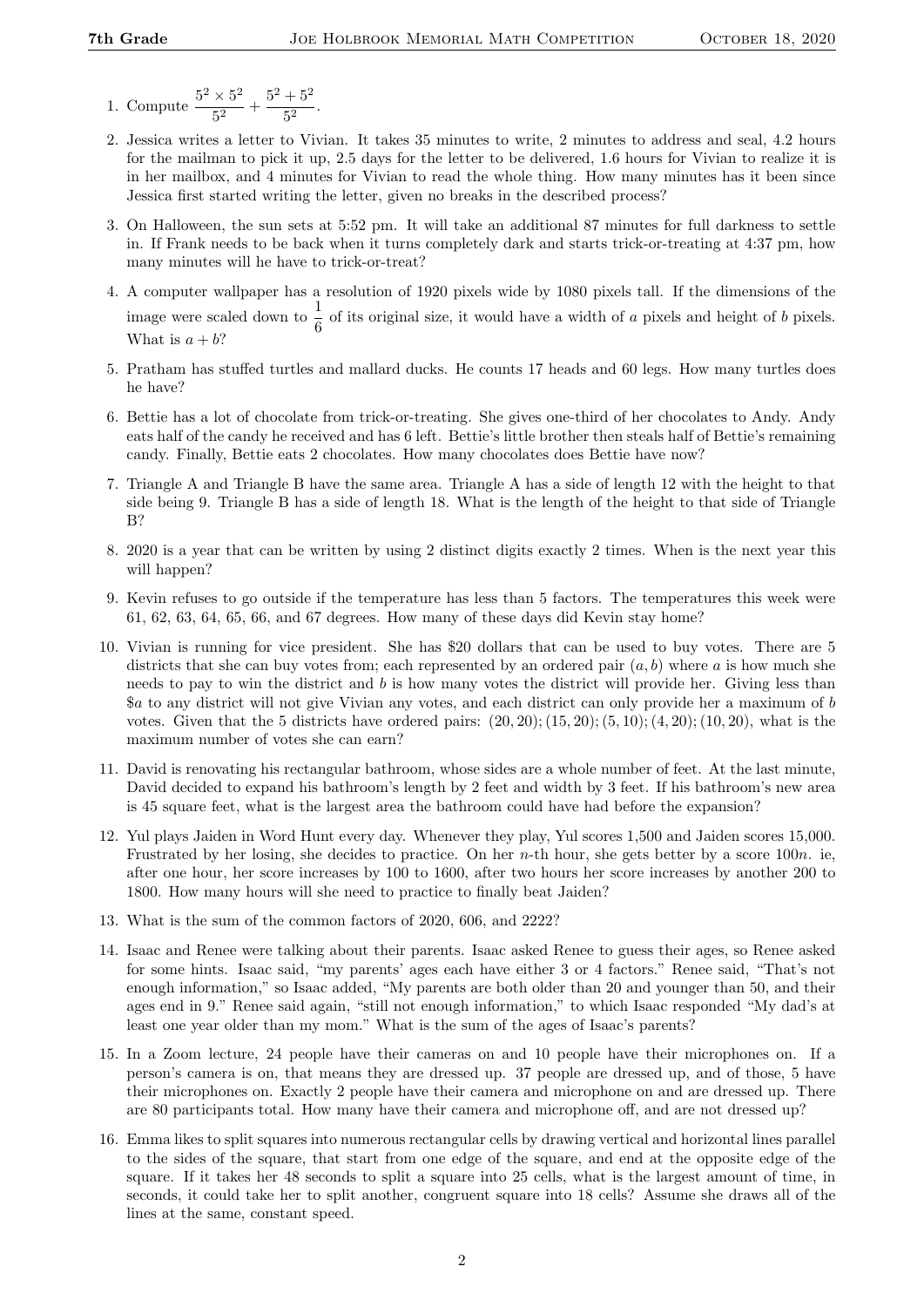- 17. There are 9 friends going on a trip and they booked three cabins with capacities of 2, 3, and 4 people. How many ways are there for the 9 friends to stay at these three cabins if three certain friends, namely A, B, and C, are to stay in different cabins?
- 18. Suppose m is a two-digit positive integer such that  $8^{-1} \pmod{m}$  exists and  $8^{-1} \equiv 8^2 \pmod{m}$ . What is m?
- 19. Albert, Bertha, Clyde and Dale are building a house. Each works at a constant rate. If Albert worked twice as fast, he and Bertha could build the house in 4 days. If Clyde worked twice as fast, he and Bertha could build the house in 8 days. All working together (and at their normal speeds), the four people can finish the house in 2 days. To the nearest day, how long would it take for Dale to finish the house on his own?
- 20. There exists a nondegenerate triangle  $ABC$  with integer side lengths such that  $BD$  is an angle bisector, where D lies on  $\overline{AC}$ . BD cuts AC into pieces of lengths 7 and 3. Find the minimum possible perimeter of  $\triangle ABC$ .
- 21. Jim has 15 identical apples he wants to distribute amongst his 5 friends. However, his friends get easily jealous, and will get jealous if someone else gets more than twice as many apples as they got. In how many wants can Jim distribute his apples such that no one gets jealous?
- 22. Jaiden and Yul play 8 Ball every day. Every time Jaiden wins, he gets very happy, so he twirls 8 times. Every time they tie, he twirls 4 times. Every time Yul wins, she twirls 5 times, and when they tie, she twirls 3 times. What is the greatest number that cannot be the sum of the number of times Jaiden and Yul have twirled?
- 23. A positive integer divisor of 10! is chosen at random. The probability that it is a perfect square but not a perfect cube is  $p/q$  where  $p/q$  is a fractional in lowest terms. What is  $p+q$ ?
- 24. In trapezoid ABCD, segments AB and CD are parallel such that  $CD > AB$ . The measure of angle B is twice the measure of angle D, and  $AB = 4$  and  $BC = 10$ . What is CD?
- 25. A group of n friends are playing a card game with a pack of 126 cards. After the cards are dealt out, everyone has at least one card, but the players realize that exactly one half of them each have one more card than each of the other half. What is the sum of the possible values of n?
- 26. A square of side length y is wholly inscribed within a square of side length x where x and y are integers. If the area between the two squares is 2020, find the minimum possible value of x.
- 27. How many permutations of the numbers 1, 2, 3, 4, and 5 are there such that no three consecutive numbers in the permutation form an arithmetic series?
- 28. Call a word formed from the letters  $a, b$ , and c mayan if between any two  $a$ 's (not necessarily adjacent) there's a b, between any two b's there's a c, and between any two c's there's an a. How many mayan words of length 2020 start with abc?
- 29. For how many values of  $c$  in the interval  $[0, 1000]$  does the equation

$$
7\lfloor x \rfloor + 2\lceil x \rceil = c
$$

have a solution for  $x$ ?

- 30. Compute the sum of all positive integers that are equal to 105 plus their largest prime factor.
- 31. A cube of side length  $\frac{7}{3}$  is dropped into a random place on the 3D lattice in the coordinate space (a coordinate plane with an extra dimension), with the sides of the square parallel/perpendicular to the axes. The expected number of lattice points (points with integer coordinates) in the interior of the cube is  $\frac{a}{1}$  $\frac{a}{b}$  in simplest terms, what's  $a + b$  ?
- 32. Let triangle ABC be a triangle such that  $\angle ABC = 120^{\circ}$ . Let D be a point on  $\overline{AC}$  such that  $\overline{BD}$  bisects ∠ABC. If the ratio of the length of  $\overline{AB}$  :  $\overline{BC} = 2 : 1$ , let the ratio of the length of  $\overline{BD} : \overline{BC} = m : n$ , where m and n are relatively prime integers. Find  $m + n$ .